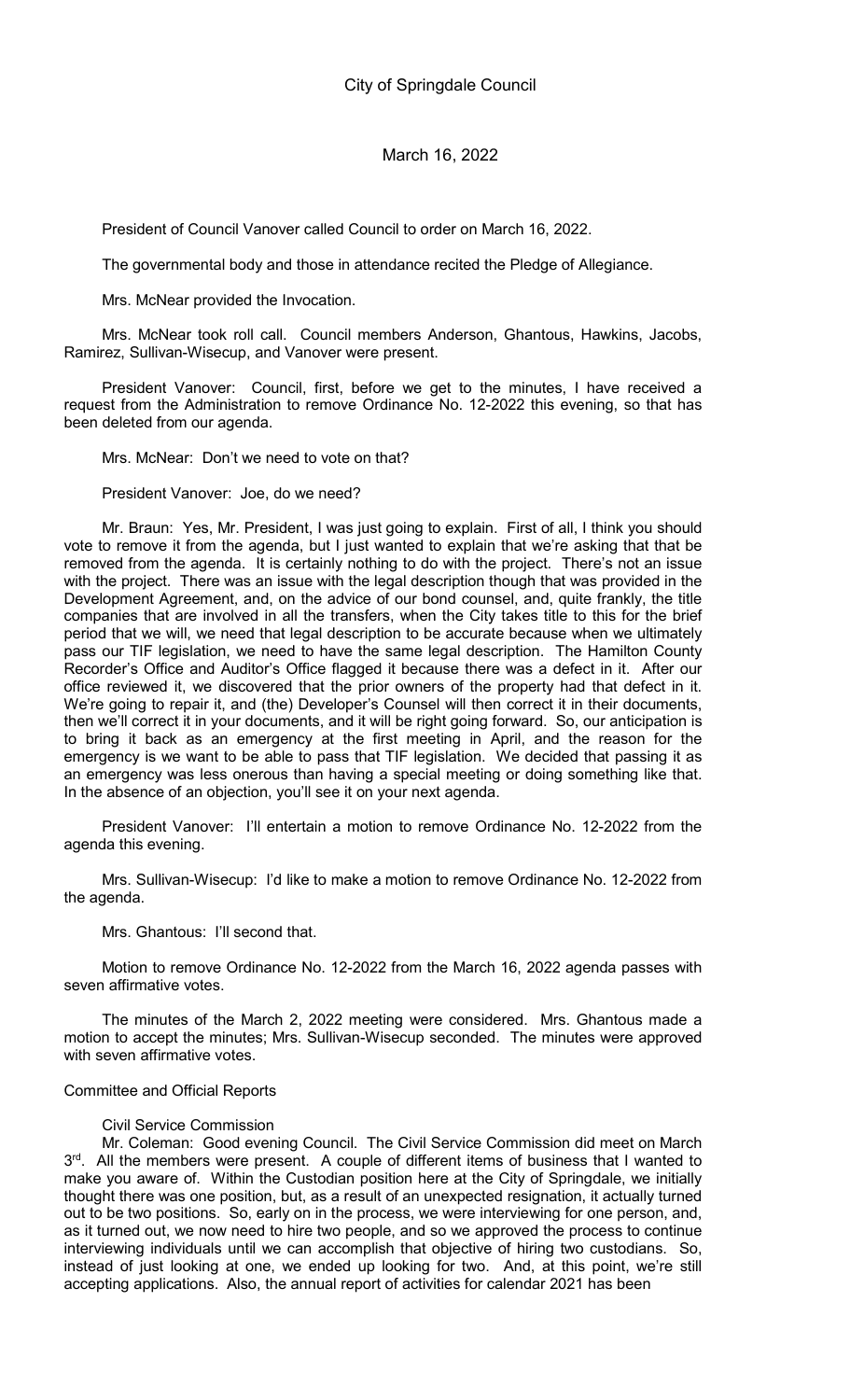Mr. Coleman (continued): submitted to the State Board of Personnel Review by myself, and that was done on March 2<sup>nd</sup>. We looked at the position of Firefighter II/EMT, and Firefighter II/Paramedic for the Fire Department, and we approved a timeline for moving forward with that process and we're going to continue to use the National Testing Network for this process as that will continue to cut down on the timeframes for sourcing candidates. In addition, it will give us candidates that are truly interested in being here because they have to pay for their own processing and application. They've already been certified at that point. So, again, it cuts down on some of the steps necessary to try to move that process forward. We will continue to move forward with filling those positions. And, I think that's all that I needed. There was a request to waive a two year requirement and a written test score for current part-time Firefighters in the hiring process. And, we certainly wanted to approve that request so that those individuals who have been here on a part-time basis, we can move them forward recognizing that they do have some level of experience working here for the City of Springdale. So, we're going to waive that two year requirement and try to keep those folks moving through the system, through the pipeline, so that we can get them in here. As you probably know, this has become a very competitive situation. If you get the (Cincinnati) Enquirer, for example, you'll notice that there's probably three different cities in the Enquirer that are looking to hire Firefighters right now. And, so, again, it's very competitive, so we're going to do everything we can in order to try to move the process forward and keep the people that work here as part-time Firefighters. And that concludes my report. Any questions? (None) Alright.

Mr. Hawkins: And this maybe for Administration, or Mr. Coleman. I know with regard to the first position, we were going to fill, with regard to our Custodian, he was going to be staying on for a bit. Do we know how long our two current Custodians are going to be staying while we make that transition?

Mr. Uhl: So, Bob Ellerman will be leaving us the end of this month. The initial plan was to replace him with a part-time position. The Community Center has had some difficulties hiring part-time people as custodial staff in the evenings, and, we had a meeting with Charlie Wilson and he requested that we maybe consider hiring this person in full-time, and then splitting duties between the City building and the Community Center. So, that was the decision we went in order to move forward. The full-time Custodian at the Community Center actually tendered his resignation in mid-February, and is pursuing a position at Amazon. So, that created an unexpected vacancy, but, we're hoping with both of these positions being full-time we'll get some good candidates. I believe they conducted six interviews so far, and I think they're moving forward with three.

Mr. Coleman: And we have 16 new applications too.

Mr. Uhl: And some new applications too. So the process is continuing, but we're hoping to get that person selected so that they can spend a little bit of time with Bob Ellerman before he leaves, but he has agreed to come back on a part-time basis until we get staff in place.

President Vanover: Thank you Mr. Coleman.

| <b>Rules and Laws</b>    | Mrs. Ghantous | $\sim$ | No report |
|--------------------------|---------------|--------|-----------|
| <b>Finance Committee</b> | Mr. Hawkins   |        | No report |

Planning Commission

Mrs. Sullivan-Wisecup: We met last week and the first thing we had was 1280 Kemper Road, Sweeney Auto Body. It was a Development Plan Conditional Use. And after some discussion, passed with a 6-1 vote. Then, we had 975 East Kemper Road, Auto Zone for a Minor Modification to a PUD, and that passed with a 7-0 vote. That is the old Dick's building. Auto Zone is going to be moving in there. I think that's a really great use for that. They will be sending out parts from there to auto body shops, and shipping out from there. They will have some retail there as well, but it's like some of their other larger stores where they're going to mostly be shipping out from that location. That's all that I have unless there's any questions.

President Vanover: No questions.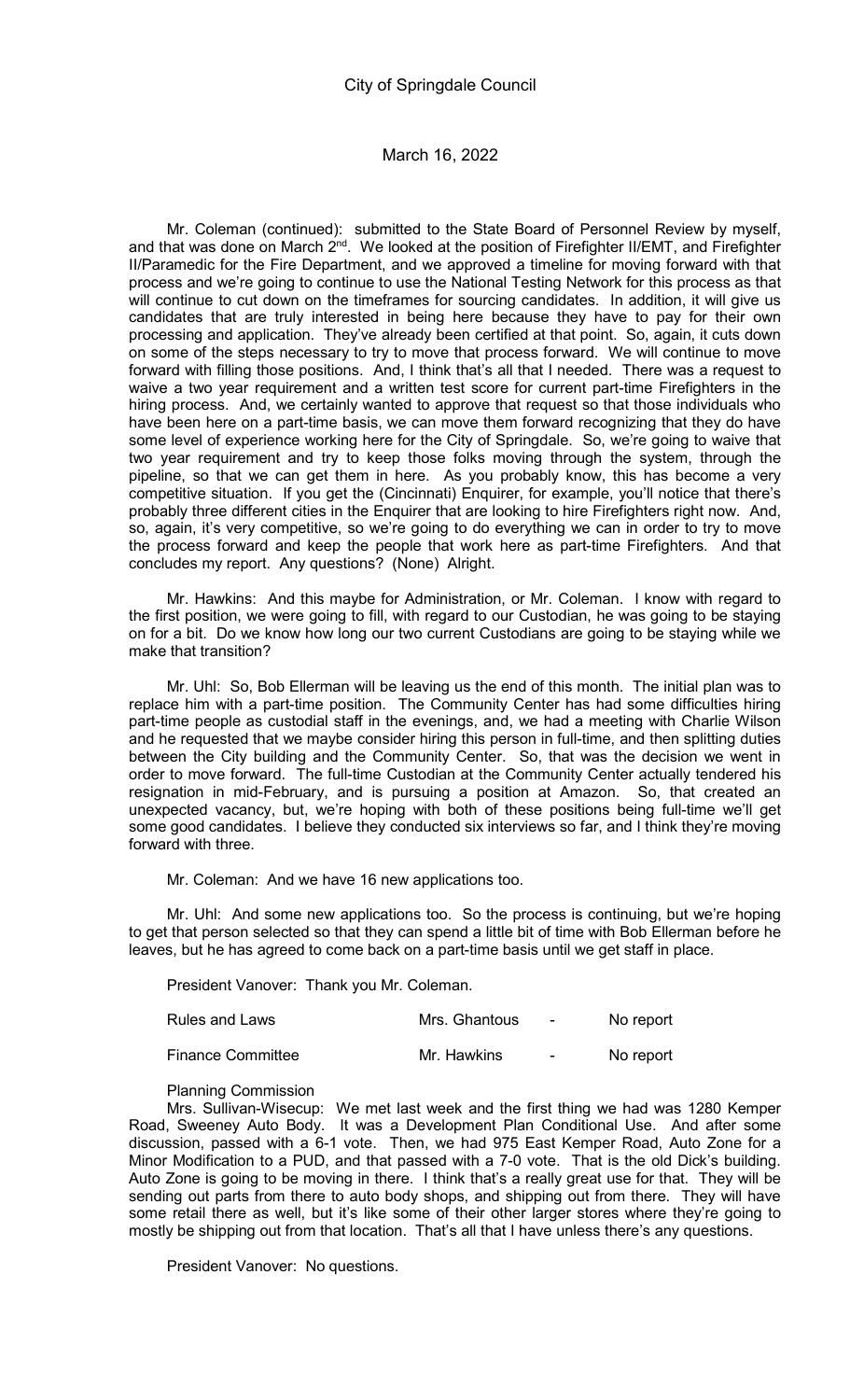Board of Zoning Appeals **Mrs.** Ghantous **-** No report

Board of Health

Mr. Jacobs: The Board of Health met on March 10<sup>th</sup>. Similar to last month's report, I have great news to share. After all the numbers were crunched over the last few months, it was what people thought it was. It was a shocking spike in COVID numbers, followed by a really shocking drop in every indicator. The focus is shifting to disease and death as opposed to spread and transmission focus, whether it be local departments or State. Mask mandates beyond healthcare facilities and public transportation are pretty much gone. The Nurse's report included that we have still a supply of tests, shots, and boosters available for residents. There was a consensus that, at this point, we're heading into possibly another phase where even boosters could start to lose their effectiveness and that people should consider definitely getting a booster if they haven't yet, and at some point going forward there might be recommendations for a fourth shot or a second booster depending on how you describe that. The only other topic was accreditation, which is proceeding. After hearing the Commissioner, it basically sounds like we're on the five yard line. The Mayor double-checked to see if they need any more assistance to make sure that they reach that goal. The deadline for that is August, and there seems to be no concerns that we will reach that goal by August. Unless there are any questions, that concludes my report.

| Capital Improvements | Mrs. Ghantous | <b>Contract Contract State</b> | No report |
|----------------------|---------------|--------------------------------|-----------|
| O-K-I                | Mr. Anderson  | <b>Contract Contract</b>       | No report |

# Mayor's Report

Mayor Webster: I am pleased to report that our newest fast food restaurant opened on Monday. I had the pleasure to cut the ribbon. Some of the City folks were joining me in that event, so we welcome Arby's to our City and wish them much luck. But, you all just today stand back and look at what's happened in that block of Kemper Road in the last say three years. We started with Bank of America, then we got Culvers, then we got Arby's, and we got Zips Car Wash, and then we had Juicy Crab, but, unfortunately, it came and went. So, as I understand it has closed its doors. But, four new businesses right along the strip there, so that's pretty amazing. Also, last Tuesday on the 8<sup>th</sup>, we presented the Rec Center concept of moving to the Tri-County Mall area to the Senior Citizens group. They had 68 people in attendance, which was really great. We thought the presentation went pretty well. I think most of the people there at the end they applauded. They seemed very happy with it. I know one lady said she came there with a whole bunch of questions and we answered all of them. So, I'd say it went very well. There was no real opposition to the move. Some great questions were asked, and were able to handle those, so we're looking forward to the next public meeting. With that, that's all I have today. Thank you.

# Clerk of Council/Finance Director

Mrs. McNear: I have a General Fund update through February 28<sup>th</sup>. For receipts based on a net receipt budget of \$21.218 million dollars, we've received \$4.402 million dollars, which is 26%. Those receipt sources are Earnings Tax, Real Estate Taxes, Paramedic Services, Local Government Funds, and Mayor's Court for a subtotal of \$4.051 million dollars, which is 92% of our receipts. For expenditures, we have a net budget of \$21.349 million dollars, and we have spent \$3.001 million dollars, which is 16%, and the general fund ending balance through February is \$7.256 million dollars. I also have something I wanted to read this evening. It seems like this is something I do every year, which is a really wonderful thing, but, it's a letter from the Government Finance Officers Association. It states,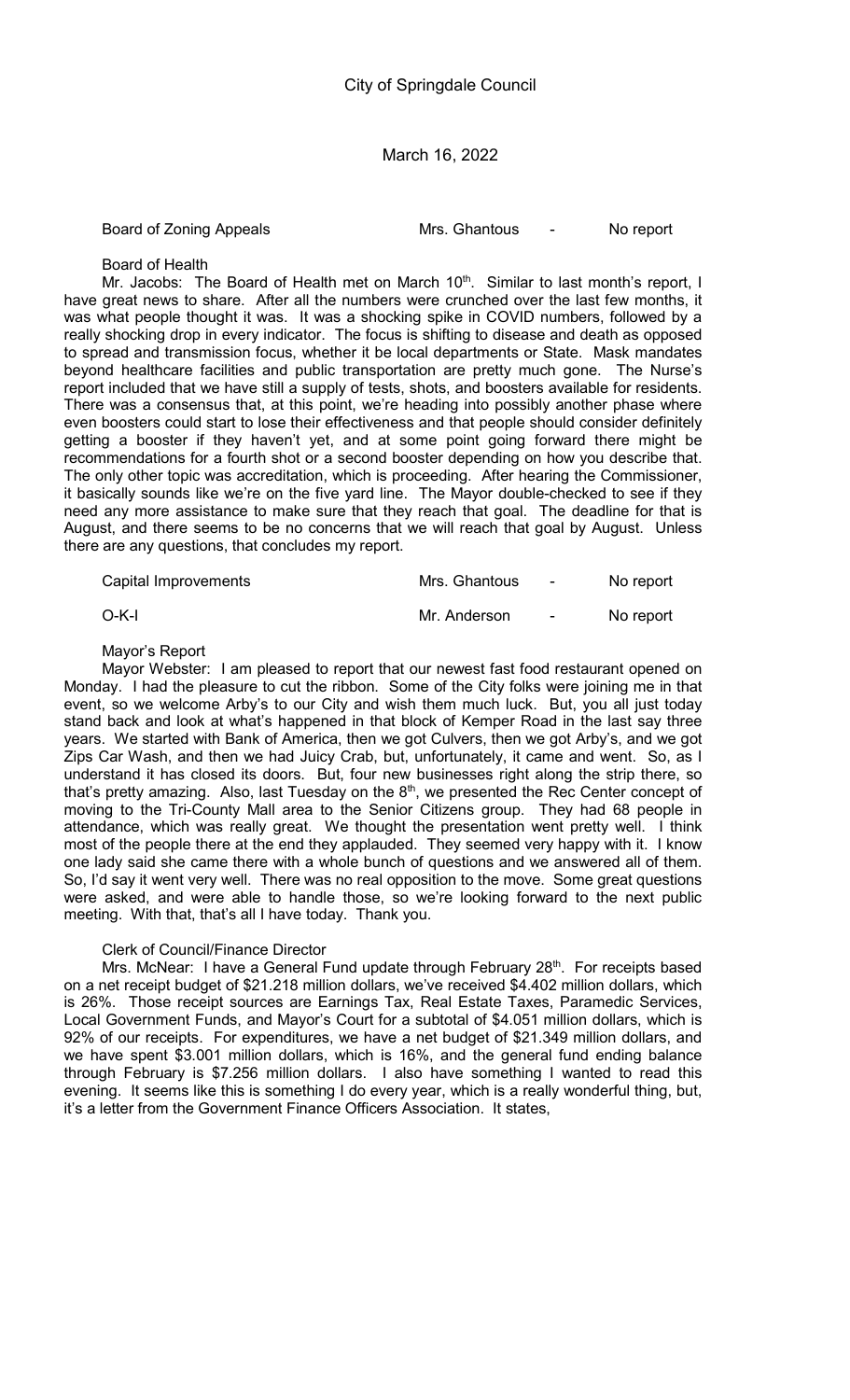Mrs. McNear (continued):

"We are pleased to notify you that your Annual Comprehensive Financial Report for the fiscal year ending December 31, 2020 qualifies for GFOA's Certificate of Achievement for Excellence in Financial Reporting. The Certificate of Achievement is the highest form of recognition in governmental accounting and financial reporting, and its attainment represents a significant accomplishment by a government and its management. When a Certificate of Achievement is awarded to a government, an Award of Financial Reporting Achievement, AFRA is also presented to the individual or individuals, or Department designated by the government as primarily responsible for having earned this certificate. This award has been sent to the submitter as designated on the application. We hope that you will arrange for a formal presentation of the Certificate of Award of Financial Reporting Achievement and give appropriate publicity to this notable achievement. A sample of the news release is included to assist with this effort. We hope that your example will encourage other government officials in their efforts to achieve and maintain an appropriate standard of excellence, and financial reporting. Sincerely, Michelle Mark Levin, Director Technical Services."

I do have that news release with me as well. I did congratulate Mr. Williams earlier today via email, but when the award comes in we'll have him come in so he can be appropriately recognized by the entire group. That concludes my report this evening. Thank you.

Mayor Webster: I just wanted to echo the same sentiments. That's quite an achievement. Twenty straight years.

Mrs. McNear: Twenty plus.

Mayor Webster: It shows a lot of integrity, a lot of consistency, and so please pass our congratulations on to the whole Finance Department.

Mrs. McNear: It's 20+. It used to be easy. I would go in and count the plaques on the wall before the meeting and I would know what number we were at, but since we've remodeled, they've been moved, so, I think it's 25+ at this point, but it's been very consistent year after year. Kudos to the whole department for the very hard work they achieve.

Mayor Webster: A fine achievement.

Mrs. McNear: Thank you.

Administrator's Report

Mr. Jones: Both Brian (Uhl) and I have reports this evening, so, please bear with us. As Mr. Coleman alluded to, we do have a couple of custodian positions open, and we're going to keep those open until which time they are filled because we obviously need those. We're also, at that point, we're hiring seasonal and part-time positions. Public Works, Parks, Community Center, and so forth. If you know folks, or you're interested and you're listening to this this evening, please contact Stephanie Morgan in HR (Human Resources) and she'll see what she can do to help you out. We have an Account Clerk I position available, and we're accepting applications through the 23<sup>rd</sup> of March. Firefighter/Paramedic position is open. We're accepting applications through March 31<sup>st</sup>. Moving on, we have our citywide newsletter. As all of you know, we send those out periodically, and they are in the final stages, and they'll be at home in the very near future and into our businesses. A couple of other announcements. I mentioned this previously, but just a reminder that the Shred Day Event, again, it's on-site. It seems like we get questions about that every year. They do the shredding on-site. April 9th at 9:30 a.m. until 12:30 P.M. and that is at the Community Center. Another reminder the Jaycees Easter Egg Hunt, that is April 16<sup>th</sup> at 12:00 at Ross Park, ten and under. Sorry Mr. President. The last thing we have, and then I'll turn things over to Brian is we recently had fact-finding with our Police Union. It was part of our third wage reopener, so it was the only item that was being discussed. The union asked for a 3% cost of living. The City went in with a 1.5% stipend, with the idea to make things as sustainable as possible moving forward with some uncertainties with the workfrom-home and so forth. After going back and forth to fact-finder rule that a 2% cost-of-living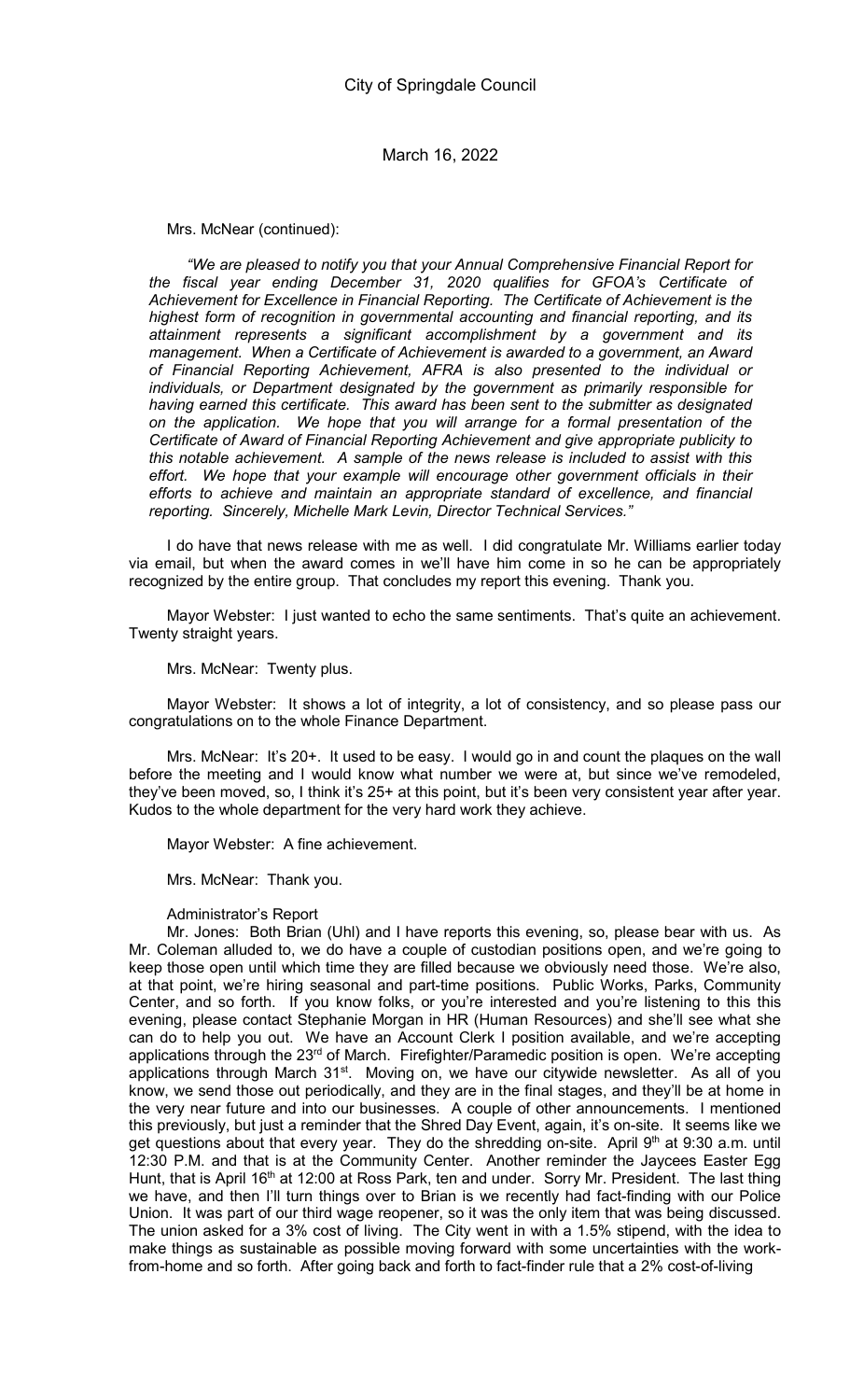Mr. Jones (continued): would be the award, the union voted to accept that. If we're okay with that, we can do nothing, and allow that just simply to go in and then that will be the third and final year of the wage reopener. The Administration's recommending that we do that, and if there's no objections to that, then, again, no further action is necessary. Am I hearing no objections?

President Vanover: Council? Any comments? (None)

Mr. Jones: Okay. Thank you very much and I'll turn things over to Mr. Uhl:

Mr. Uhl: Just to dovetail off of Mayor Webster's comments about the Community Center Relocation Feasibility, we will have our first public engagement next Wednesday, March 23rd at 6:30 p.m. back at the Community Center. I believe we're going to have the Auxiliary Gym set up for that. The second public engagement session will be April 13<sup>th</sup>, again, another Wednesday at 6:30 p.m. as well in the same location. Just a quick reminder of the timeline. Mayor Webster will be prepared to make a recommendation one way or the other to Council at the April 20<sup>th</sup> meeting. If favorable, we'll have legislation prepared in advance to provide on the dais that evening if we choose to move forward. And then, May  $4<sup>th</sup>$  would be a second reading and authorization. Secondly, the peer-to-peer car rental zoning amendment, or zoning code amendment. We tried to space some things out since it wasn't an overly pressing matter. That's going to be on the April 12<sup>th</sup> Planning Commission agenda. With that, Council will receive a recommendation letter on April  $20<sup>th</sup>$  if Planning Commission so approves, and it will be before you on May  $4<sup>th</sup>$  for a first reading, and then May 18<sup>th</sup> for a second reading and a public hearing. That's the end of my report.

Mr. Ramirez: Brian, how do we communicate to the residents of the meeting at the Rec Center?

Mr. Uhl: So, so far we have posted that on the (City) website, if it's not already posted, it will be posted again. It's posted through Facebook, there's also a banner across Springfield Pike announcing both dates and times.

Mr. Ramirez: It will be on the marquee as well?

Mr. Uhl: Yes, we'll see what we can do to get that up there. Are you talking about the 275 marquee?

Mr. Ramirez: No, I'm talking about the marquee at the Rec Center.

Mr. Uhl: Yes. We'll get that up there.

Mr. Ramirez: Alright, thank you.

Mrs. Ghantous: Do you think we could put them on those mobile sign things as well?

Mr. Uhl: We had some early discussion about doing that, and we didn't know if the message would be too long and you'd have to loop two or three times around to get the full message, but we'll see what we can do to condense that and maybe get those out somewhere.

Mrs. Ghantous: It would be good especially to get over to Heritage Hill because they're not going to see maybe the Springfield Pike things, or the marquee at the rec, so, it would be good to go in maybe some other neighborhoods that would be less likely to come down this way.

Mr. Uhl: Okay. We'll see what we can fit.

Law Director's Report **Access 10 Mr.** Braun Francisco Mr. Braun Access 2014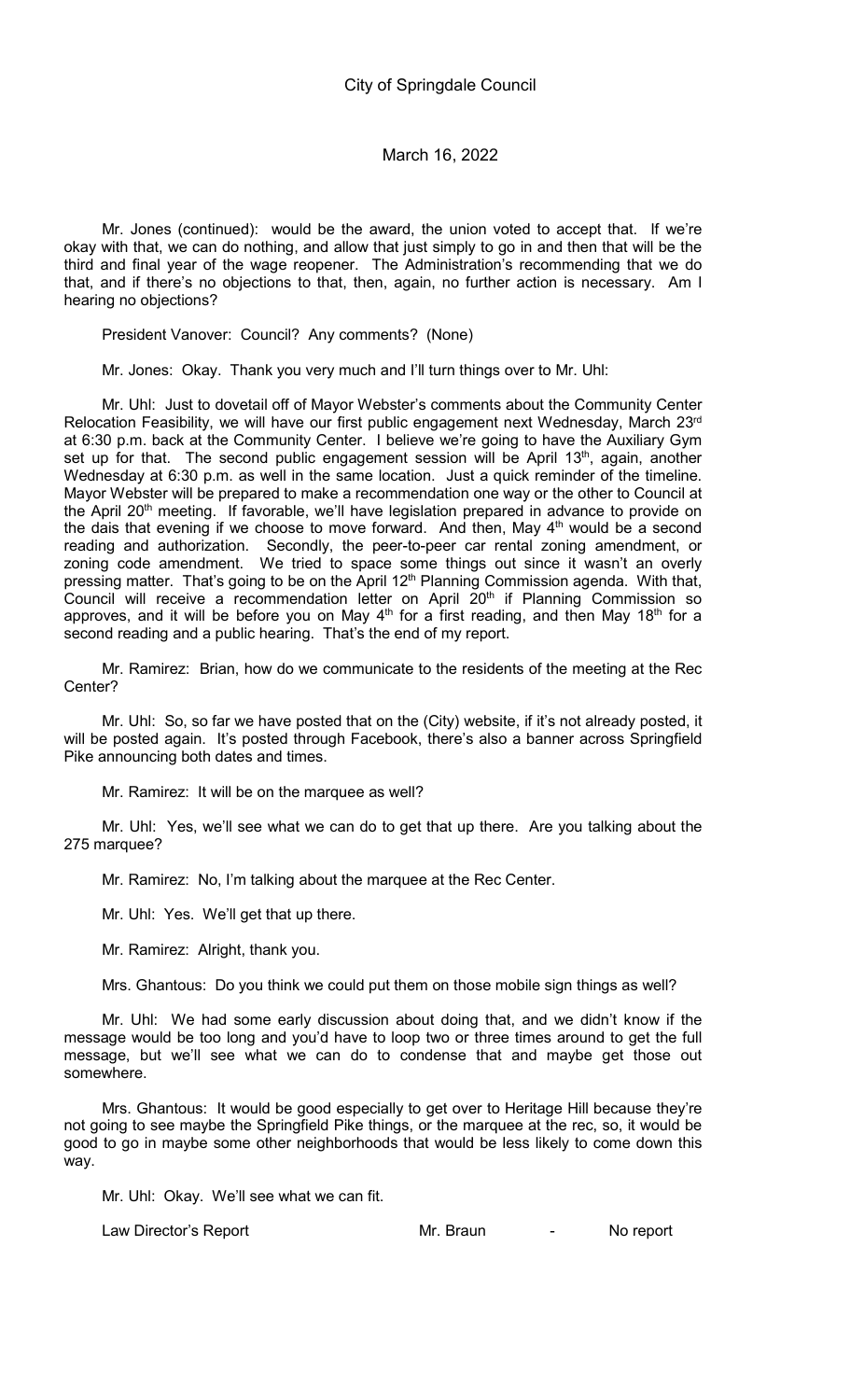Engineer's Report

Mr. Riggs: We'll start with the Community Center Reroofing Phase II. We're just waiting on weather. Hopefully all the snow is behind us and we can get this thing wrapped up here in the next month, or maybe in a few weeks. The Salt Dome Roof Replacement, we're having a pre-construction meeting on March  $17<sup>th</sup>$ , that's actually tomorrow and the contract was awarded to Mid Miami Roofing. That's the same company who's actually doing the Rec Center roof. The contract has the completing date to be August 31<sup>st</sup>, but I believe we're going to be completed well before that. East Crescentville Road Improvements, the Butler County Engineer's Office had a pre-construction meeting on February 23<sup>rd</sup>. You'll see some more utility relocation work continuing. That's all part of the roadway contract. The Northland Boulevard Reconstruction, we received ODOT's Stage II comments and right-of-way plan approval on February 18<sup>th</sup>. So, we're moving along there. The (Route) 747 Curb Replacement/Catch Basin Repair Project, the contract was awarded to Adleta on February 16<sup>th</sup>. We had a pre-construction meeting on March 7<sup>th</sup>, and Adleta looks to begin construction on May 2<sup>nd</sup>, and looks to complete in early to mid-July this year. The East Kemper Road/CSX Railroad Bridge Repair Project, we're just working through the final plan specification estimate package. We're still kicking around the bidding schedule. The issue is because the project is expected to take about eight months to complete. That puts us right there in winter and the last part of the project would be paving, and you can't really pave in the winter, so we're trying to figure out the best time to bid. Do we do it now and put a longer construction duration, or do we wait and maybe get more favorable pricing? Or, would it be worse? So, we're just thinking through that now. And, the State Route 747 Urban Paving Project, that's the resurfacing that takes place after the curb and catch basin repair project, and that's with funding through ODOT (Ohio Department of Transportation). Stage III plans are expected or, draft Stage III plans are expected to be submitted to Public Works for review in early April. That's all I have.

President Vanover: Mr. Riggs, this afternoon I was over on (Route) 747 across the front of formerly know Tri-County Mall, and they were putting up, it looked like cameras. There were two; there was one up towards BJ's, and one towards the main entrance, and then one down in front of the old Macy's tire garage, whatever you want to call it down there. Is that part of like for a traffic study?

Mr. Riggs: I believe that may be part of the signal replacement work that TEC was doing. I'm not sure. It may be part of another project and it also could be part of the traffic counts. A lot of times the consultants that do traffic counts especially for the mall, they use video cameras so you don't have to manually do counts. So, it could be that. I'll look into it.

President Vanover: Yes, I didn't see any trucks with any identifying marks, but he was out there strapping them to some of the existing poles.

Mr. Hawkins: Not to digress too much, but, I know we had some kind of conversation with Administration on the idea of if the developer might put up time lapse cameras while they're going through making their changes. Is that anything that's been discussed with the developers?

Mr. Jones: One of the things that they talked about when we brought that up was that they intended not only to take pictures, but they hired professionals to record the progress so some of the meetings, some of the initial meetings, some of the progression as they go along, so, it looks like they're planning on doing a very detailed part of that so when they get to the end, they have a film and plenty of pictures and all that. So, we've been to a couple of meetings where they actually have professional video cameras going and also pictures taken.

### Comprehensive Plan

Mr. Uhl: I think it's probably the last time it should or could appear on our agenda, but, just a quick update, the link is posted on the planspringdale.org site, and then we're going to find a home for it with a link somewhere on our existing website.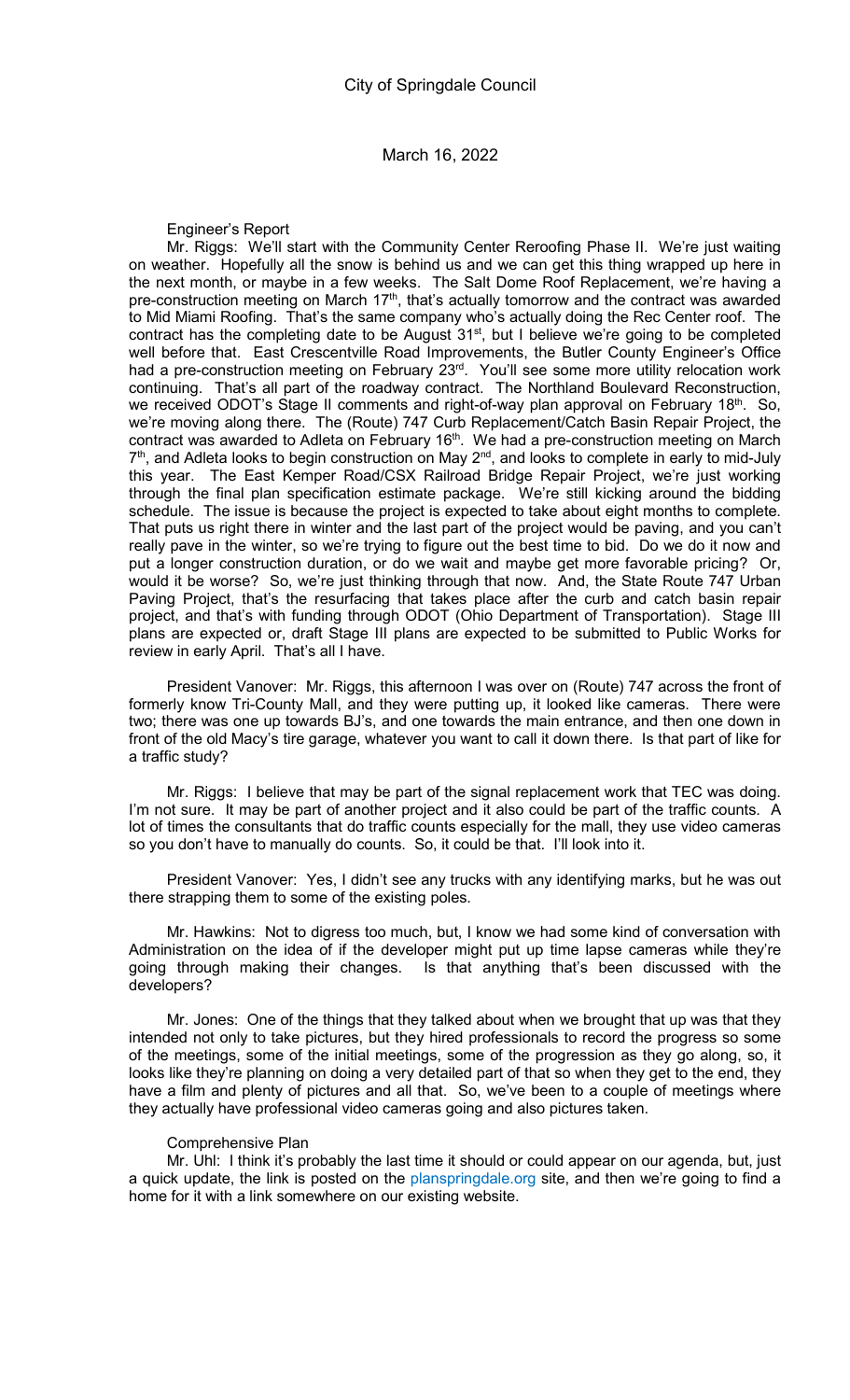### **Communications**

Mrs. McNear: I do have one item this evening. I received an email from Mr. David Gleaves, and it's addressed to:

"Mayor Webster, City Council Members, Clerk of Council, City Administrator, Assistant City Administrator, Police, and Legal Departments of Springdale, Ohio: We want to say 'thank you' for your outstanding work on this ordinance."

I don't know if I mentioned this, this is for the car rental ordinance.

"This was a perfect example of citizens working together with City government to keep our City safe and up to speed with the changes in technology. Everyone mentioned treated my wife and I with the utmost respect. The Police men and women that responded to our calls were professional, positive, and gave us their full attention every time we called them. This is what makes our City great. This is Springdale, Ohio. Sincerely, Mr. and Mrs. David and Sheila Gleaves at 12145 Springdale Lake Drive.'

Mr. and Mrs. Gleaves, they made numerous phone calls when this peer-to-peer first started rearing its ugly head and they've been to quite a few meetings and brought some other neighbors into the meetings as well just so it was more well know about what was going on, so I want to thank them for doing their civic duty and letting us know that this problem existed, and Mr. Gleaves wanted to appear this evening, but, he's out celebrating his retirement today. He retired today. So, congratulations to them. That's all for my report.

Communications from the Audience - None

Ordinances and Resolutions

### Ordinance No. 10-2022

AN ORDINANCE APPROVING A MAJOR MODIFICATION TO THE TRI-COUNTY COMMONS PLANNED UNIT DEVELOPMENT AND APPROVING THE PRELIMINARY DEVELOPMENT PLAN FOR THE PROPERTY LOCATED AT 600 KEMPER COMMONS CIRCLE

President Vanover: Alright Council, this is a first reading this evening. We have a public hearing set for April  $6<sup>th</sup>$ . Is there any discussion this evening? (None)

# Ordinance No. 11-2022

AN ORDINANCE AUTHORIZING THE MAYOR AND CLERK OF COUNCIL/FINANCE DIRECTOR TO ENTER INTO AN AGREEMENT WITH THE OHIO ATTORNEY GENERAL'S OFFICE FOR THE COLLECTION OF UNPAID FUNDS OWED TO THE CITY OF **SPRINGDALE** 

President Vanover: Alright, Council, this also is a first reading this evening. Is there any discussion at this point?

Mr. Jones: Just to give an example how this has become important to us, and how it impacts us. We have difficulties at times trying to track people, especially people that commit offenses within our Community, and then they relocate. So, that will be one of the tools that we'll use, but today, I was informed by our Public Works Director that we had a gentleman who decided to drive intoxicated from out of state, and hit one of our, I haven't told you this yet Brian (Uhl), hit one of our light poles that we put in four days ago, and they cost about \$10,000 each. Of course, he's intoxicated, no driver's license, no insurance, so this will be an example that we'll be able to turn over to them and we'll ask them to go after and help us collect that money. That example came up today by Mr. Agricola.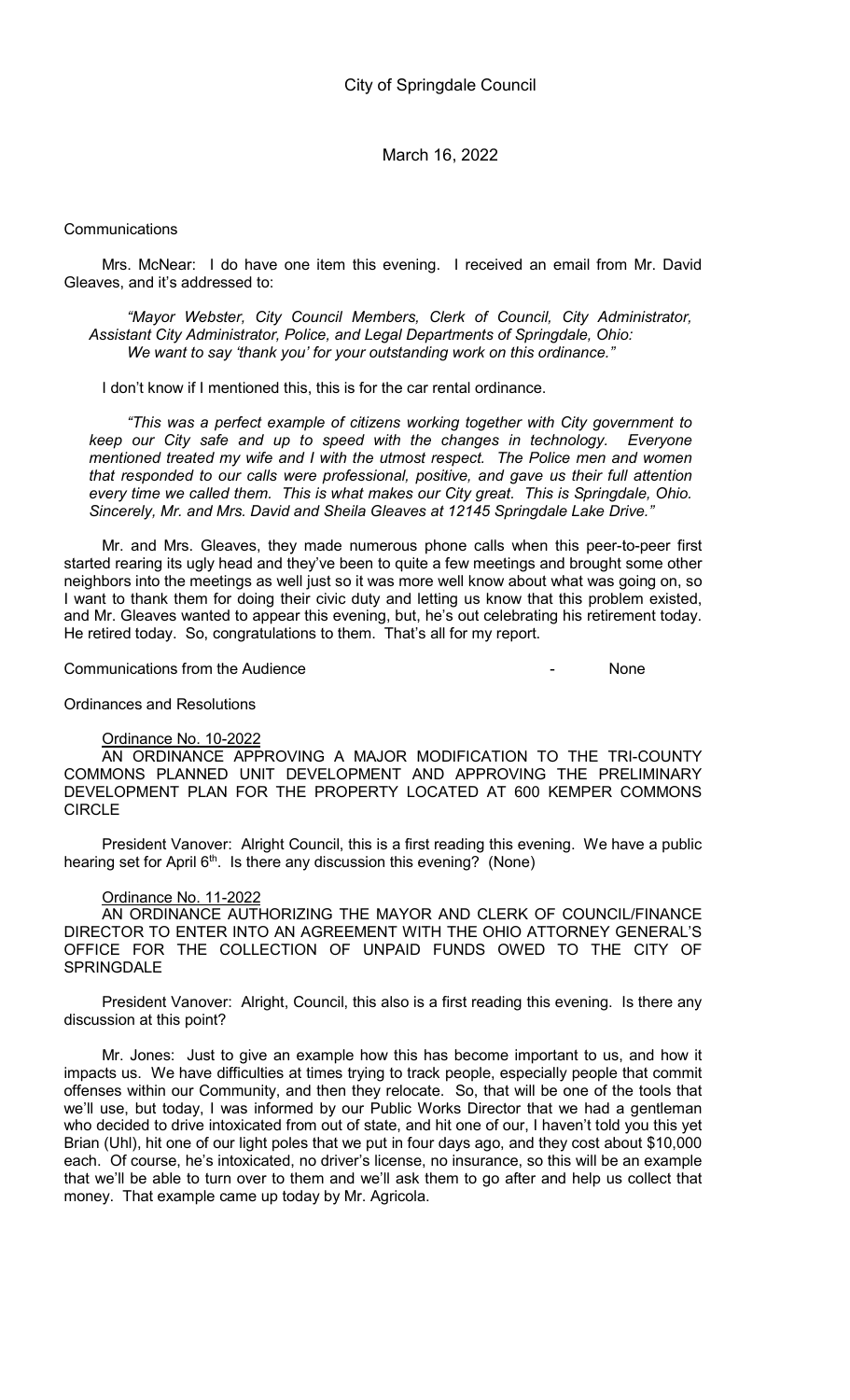Old Business and the set of the set of the set of the set of the set of the set of the set of the set of the set of the set of the set of the set of the set of the set of the set of the set of the set of the set of the set New Business **New Business** - None

Meetings and Announcements

Mrs. Sullivan-Wisecup: Planning Commission will meet in these chambers on Tuesday, April  $12<sup>th</sup>$  at 7:00 p.m.

# Communications from the Audience

Mr. Coleman: Just real quick here, in regards to Ordinance No. 11-2022, my question is, is there a minimum amount targeted for this collection?

Mr. Braun: There's not. And, I would also want to add, because I was going to add it earlier, but I didn't think it was relevant, but you might be interested to know this, right now we contract with a third party who takes a percentage of what they collect. The nice thing about the Attorney General's office is they pass those costs on to the individual debtor. And, I would also point out, I think Mr. Jones was kind of alluding to this, in addition to the fact that we have the state doing this free service for us, they can also, because of their position in their ties to the State, they can automatically take this from people's tax returns and remit that money back to us. So, there's a lot of benefits to using the AG's (Attorney General's) Office. Now, the downside to that is they're doing this for lots of communities, and sometime it might take a little bit of time, but, I can tell you that when someone for a small debt or a big debt gets a letter from the Attorney General, it usually gets your attention.

Mr. Coleman: Thank you Mr. Braun. I appreciate that.

Mayor Webster: I didn't want to have get up and walk down to the podium. I'd just like to announce that, I know Julie (Matheny) has stood up before and talked about our SOS (Springdale Offering Support) Scholarship, and we've got two more weeks before we close off applications and we're still taking applications; a \$1,000 scholarship to a Springdale senior, regardless of what school you go to, or whether you want to go to college, or trade school, a \$1,000 scholarship is available to you, so we will stop taking applications the end of March, so, that's two more weeks. Thank you.

### Update on legislation still in development

Mr. Hawkins: As you review your Internal Memorandum, Item Number I was addressed with Ordinance No. 12-2022; that will be addressed at our next meeting as that was removed from the agenda. Item Number II was addressed with Ordinance No. 10-2022; An Ordinance Approving a Major Modification to the Tri-County Commons Planned Unit Development and Approving the Preliminary Development Plan for the Property Located at 600 Kemper Commons Circle. We had a first reading on that matter. Item Number III was addressed with Ordinance No. 11-2022; An Ordinance Authorizing the Mayor and Clerk of Council/Finance Director to Enter Into an Agreement with the Ohio Attorney General's Office for the Collection of Unpaid Funds Owed to the City of Springdale. That was a first reading.

Recap of legislative items requested for next Council meeting

Mr. Hawkins: We will have Ordinance No. 12-2022; An Ordinance Authorizing the Execution of the First Amendment to the Development Agreement with Respect to the Tri-County Mall Redevelopment Project, the Execution of Ancillary Related Documents, and Declaring an Emergency. There will be a second reading and Public Hearing regarding Ordinance No. 10-2022; An Ordinance Approving a Major Modification to the Tri-County Commons Planned Unit Development and Approving the Preliminary Development Plan for the Property Located at 600 Kemper Commons Circle. There will also be a second reading of Ordinance No. 11-2022; An Ordinance Authorizing the Mayor and Clerk of Council/Finance Director to Enter Into an Agreement with the Ohio Attorney General's Office for the Collection of Unpaid Funds Owed to the City of Springdale. That would conclude legislative items unless there's anything else from Council or the Administration.